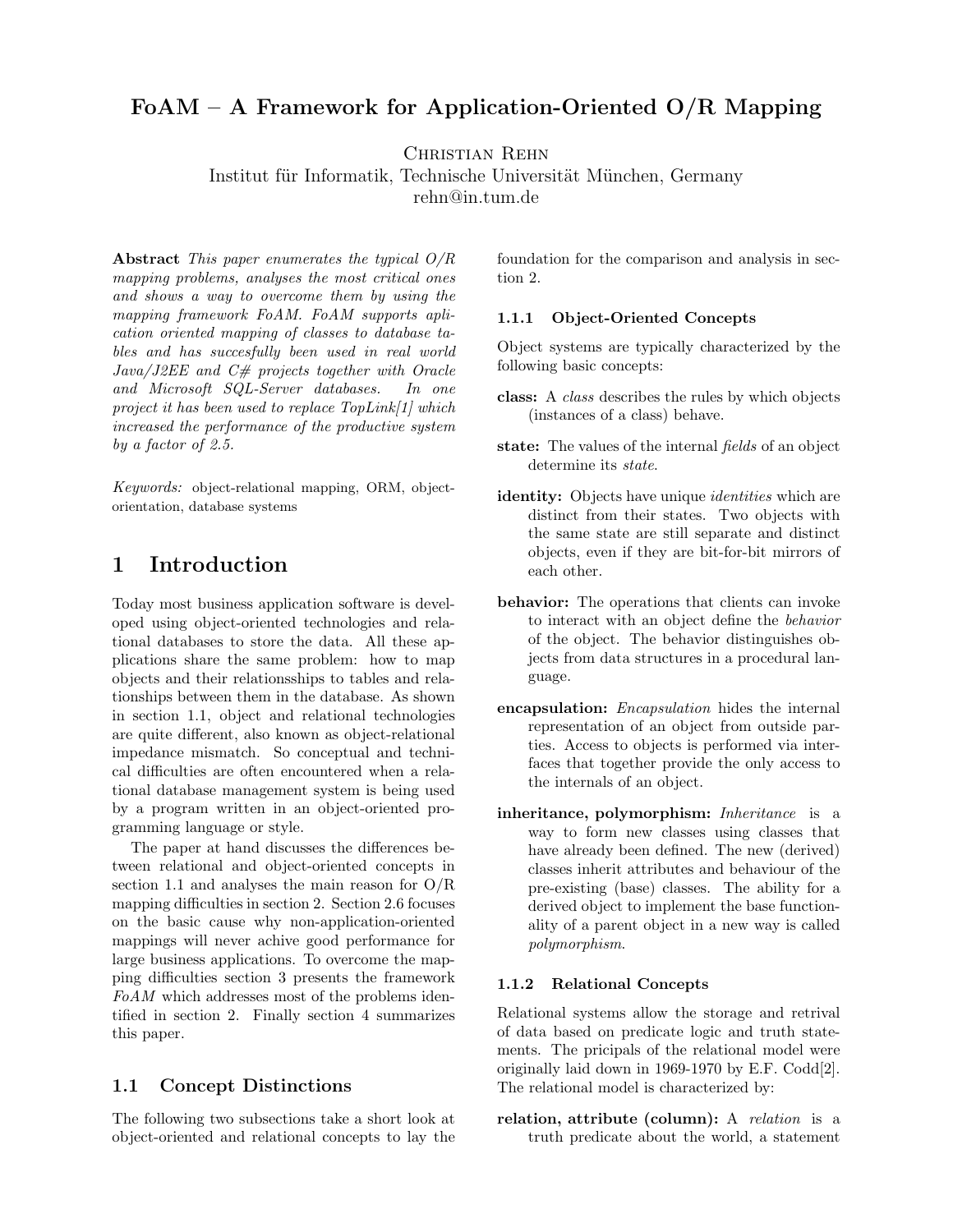of facts (attributes) that provide meaning to the predicate. In a relation, attribute ordering is entirely unspecified.

tuple (row): A tuple is a truth statement within the context of a relation, a set of attribute values that match the required set of attributes in the relation. Note that two tuples are considered identical if their relation and attribute values are also identical.

#### relation value, relation variable (table): A

relation value, is a combination of a relation and a set of tuples that match that relation, and a relation variable is a placeholder for a given relation, but can change value over time.

A collection of relation variables is commonly referred to as a database.

These basic element types can be combined using a set of operators (restrict, project, product, join, divide, union, intersection and difference). These operators form the basis of SQL, the universallyacceptance language for interacting with a relational system.

# 2 Mapping Challenges

If you compare the concepts described above, it becomes fairly clear that there are distinct differences between a relational and an object-oriented system design. If you try to combine both worlds in modern applications, a number of problems occure (see [3]). These problems are the subject of this section.

## 2.1 Mapping Classes to Tables

The most obvious challenge wehn using objects as a front-end to a relational data store is that of how to map classes to tables. A first and simple approach would be to map tables to classes and columns to fields. The field types line up almost directly against the relational column types (Strings to VARCHARs, ints to INTEGERs, . . . ). In a first approach for any given class defined in a system, a corresponding table can be defined to go with it.

#### 2.1.1 Inheritance

Unfortunately, the relational model does not support any sort of inheritance or IS-A kind of relation. Therefore we have three possible options to map inheritance into the relational world:

#### one-table-per-class:

Each class in the inheritance hierarchy gets its own relational table, and objects of derived types are stitched together from relational JOIN operations across the various inheritance-based tables. Considering that JOINs are among the most expensive expressions in RDBMS queries, usually one of the following approaches is used to map inheritance.

#### one-table-per-concrete-class or one-table-per-class-family:

In the first case one table for each concrete (mostderived) class in the second case for the entire class hierarchy is created. The drawback of the one-table-per-concrete-class solution is denormalization. Unfortunately, the denormalization costs are often significant for a large volume of data, and/or the table(s) will contain significant amounts of empty columns, which will need NULLability constraints on all columns, eliminating the powerful integrity constraints offered by an RDBMS.

None of these mapping strategies are ideal for all situations. Therefore the best sollution is to combine the three approaches in a given application. Even mapping multiple inheritance is simple by applying the three inheritance mapping approaches above. As you can see, the mapping of classes to tables is simple and staight forword.

#### 2.2 Mapping Relationships

There are three types of object relationships that have to be mapped: *association*, *aggregation* and *composition*. For the  $O/R$  mapping the three types of relationships can be treated the same way although we can find slight nuances when it comes to referential integrity.

There are two characteristics of object relationships that have to be considered for mapping: multiplicity and directionality. For multiplicity we can distinguish three types:

- One-to-one relationships
- One-to-many relationships
- Many-to-many relationships

In relational systems an association is actually reversed, from the associatee to the associator via foreign key columns. This means that for m:n associations, a third table must be used to store the actual relationship between associator and associatee, and even for the simpler 1:n relationships the associator has no inherent knowledge of the relations to which it associates–discovering that data requires a JOIN against any or all associated tables at some point.

For directionality there exist two types:

- Uni-directional relationships
- Bi-directional relationships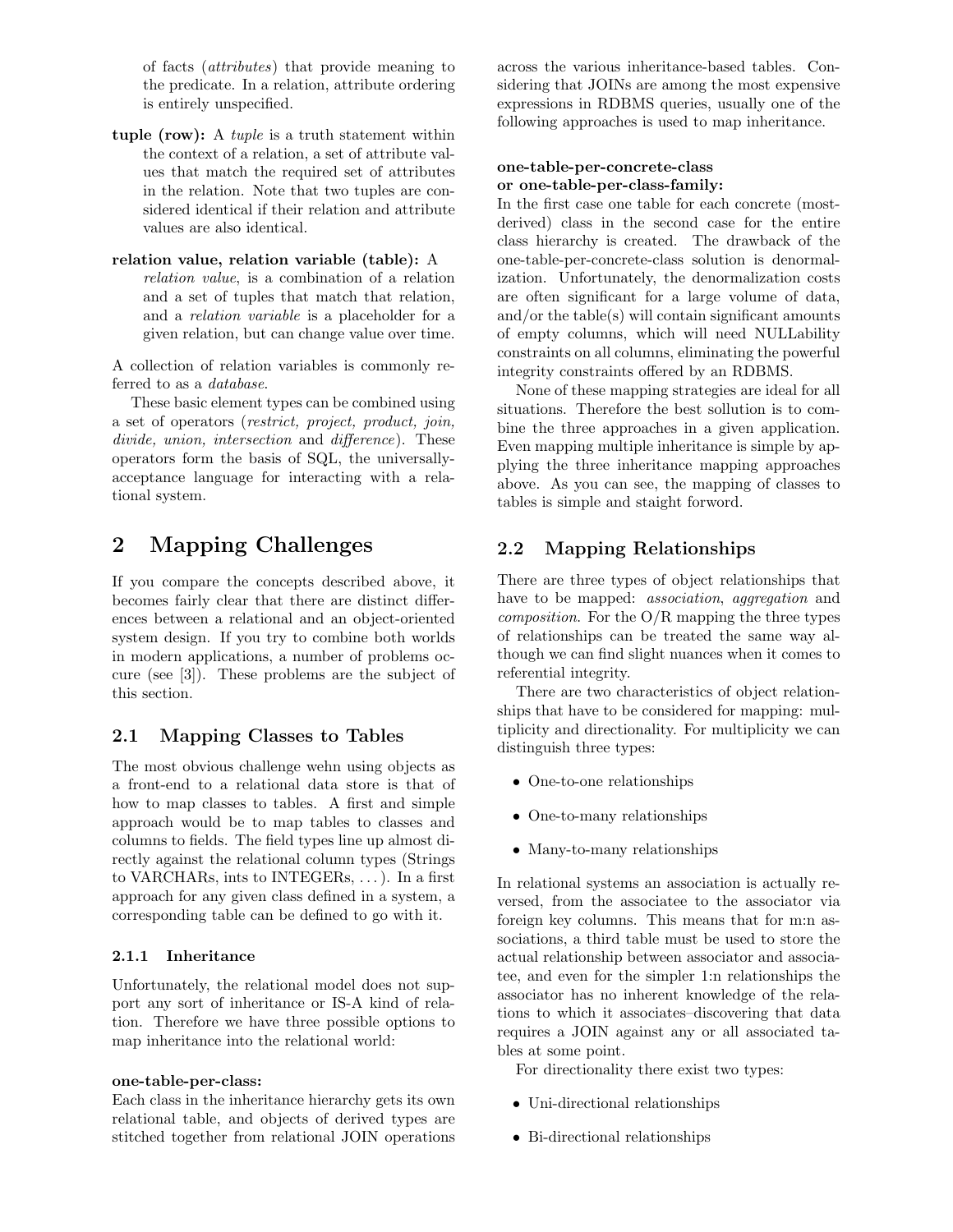Relational technology does not support the concept of uni-directional relationships, all associations are bi-directional. Relationships are implemented by foreign keys which can be traversed (JOINed) in either direction. This is completely different in the object-oriented world. Here all associations are unidirectional, i.e. associated objects have no idea they are in fact associated unless an explicit bidirectional association is established.

Despite the differences, mapping relationsships is quite simple and can be done straight forword using foreign keys and additional tablels for n:m relationships.

## 2.3 Identity Issues

Object systems use an implicit sense of identity based on the object's location in memory. By contrast in a relational model identity is implicit in the state itself. Two rows with the exact same state are identical. Usually this is considered as a relational data corruption because of redundancy and often explicitly disallowed by explicit relational constraints, such as primary key constraints. There is no implicit sense of identity to a relation except that offered by its attributes. The same is not true for object systems, where two objects that contain precisely identical bit patterns in two different locations of memory are in fact separate objects. Therefore the relational system must offer some kind of unique identity concept to match that of the notion of object identity.

#### 2.4 Data Retrieval

One of the most important questions for O/R mappings is: How can an entity be retrieved once it has been stored within a database? An object-oriented approach would make use of constructor-style syntax identifying the object(s) desired, but unfortunately constructor syntax isn't generic enough to allow for something that flexible; in particular, it lacks the ability to initialize a collection of objects, and queries frequently need to return a collection, rather than just a single entity as multiple trips to the database to fetch entities individually is generally considered too wasteful (see section 2.6). As a result O/R mapping tools usually end up with one of Query-By-Example (QBE), Query-By-API (QBA), or Query-By-Language (QBL) approaches.

The problem with the QBE approach is that while it is perfectly sufficient for simple queries, it is not expressive enough to support more complex queries that are frequently needed. Therefore many O/R mapping tools support the QBA approach, in which queries are constructed by query objects. Unfortunately QBA is usually much more verbose than the traditional SQL approach, and certain styles of queries (i.e. outer joins) are more difficult to represent. In addition developers have the problem that table and column names are strings and there is no validity-checking at compile time. So misspelling can only be detected at runtime which complicates software development.

The QBL approach includes a new SQL-like language (i.e. OQL and HQL) which supports the complex and powerful queries normally supported by SQL. Very often those languages are only a subset of SQL and thus do not offer the full power of SQL. In addition QBL leads to a loss in transparency. Developers need not to be aware of the physical schema of the data model but of how object associations and properties are represented within the language and the subset of the object's capabilities within the query language.

#### 2.5 Shadow Information

Shadow information is any data that objects need to maintain, above and beyond their normal domain data, to persist themselves. Examples are primary key information (particularly when the primary key is a surrogate key that has no business meaning), concurrency control markings such as timestamps or incremental counters, locking information and versioning numbers. To persist an object properly the corresponding class has to implement shadow attributes that maintain these values. Shadow information disrupts transparency a little bit, which is an important point for the application of O/R mapping tools, but can be handled by mapping tools and developers very easily.

#### 2.6 Partial Objects

The problem with partial objects is the major problem for O/R mapping tools that do not support application-orientation. It is the main mapping challenge and therefore discussed at the end of this section.

It is generally known, that the number and complexity of queries and the size of the result sets have a major impact on performance of a software system. Especially in a client server environment where data/objects have to be sent over networks the size and number of messages is critical. Therefore developers look for ways to minimize this cost by optimizing the number of round trips and data retrieved. In SQL, this optimization is achieved by carefully structuring the request, making sure to retrieve only the columns and/or tables desired, rather than entire tables or sets of tables. The notion of being able to return a part of a table is fundamental to the ability to optimize queries. Usually application only require a portion of the complete relation in some situation while they need different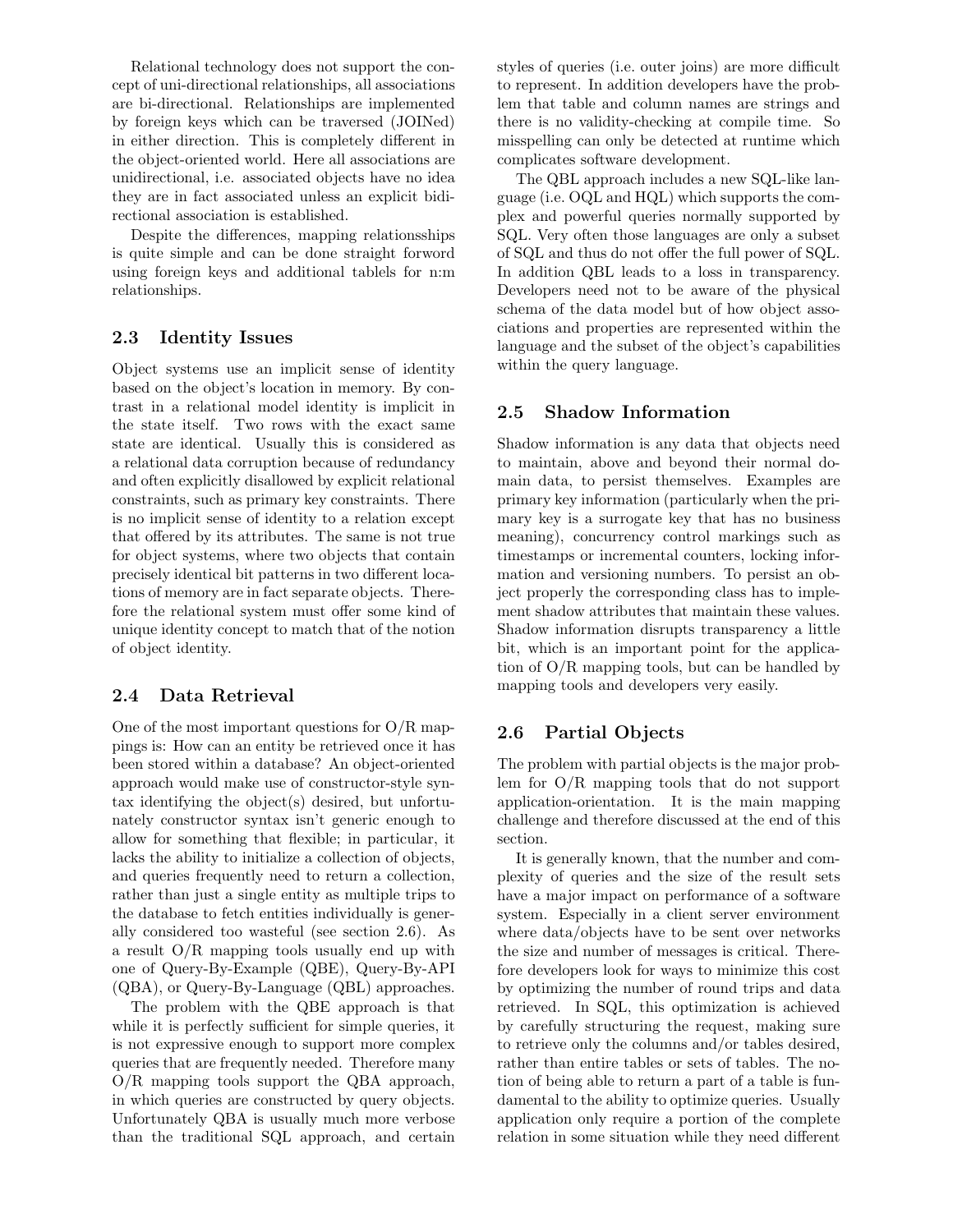portions or the whole table in other situations.

This presents the central issue for most object/relational mapping layers as their goal is to enable the developer to see nothing but objects. Developers cannot tell the O/R layer how the objects returned by the query will be used. To relieve the performance problem most O/R layers support lazy-loading of objects and/or fields. This is especially helpful if you have a network of related objects. Without lazy-loading you would always get all those related objects even if your are only interested in a single one. Referenced objects are loaded on demand when they are accessed for the first time. This reduces the amount of data but also increases the number of queries an/or network messages when referenced objects have to be loaded in an additional step. It might be helpful in some situations whereas it can be counterproductive in others. Without application-orientation some compile-time per class decisions have to be made about when to retrieve associated objects and there will always be common use-cases where the decision made will be exactly the wrong thing to do. These decisions cannot be changed on a situational basis.

# 3 The Solution: FoAM

In order to solve many of the O/R mapping problems described above we have developed the FOAM -framework to support application oriented mapping of objects and their relationships. Up to now  $FoAM$  has been used in several real world  $C#$ and Java/J2EE projects together with Microsoft SQL-Server and Oracle databases. With little effort it could also be used together with other OO languages or relational databases.

As you have seen in section 2.6, applicationorientation is indispensable if you want to achieve good performance. Most available mapping tools and libraries provide universal solutions to be flexible enough to be applied to all kinds of OOapplications. This generalization normally leads to unadjusted mapping decisions, a high number of queries (i.e. multiple SELECTs instead of one JOIN) and to moderate performance. Because database access is the most critical part in modern applications, those mapping tools and libraries often try to conceal these performance problems by caches or tuning parameters that can be manipulated by the application developer. But caches can only solve one part of the partial object problem, the can reduce the number of queries executed on the database. What still remains is the inability to provide situation dependent filling levels of objects. Apart from lazy-loading which is not situation dependent but has to be used for all instances of a class, no finer grained adaptions to application

needs can be made.

When using  $FoAM$  the developer can make class and object specific and even situation dependent decisions. An example for a class specific decision is: all instances of a class can be optimistically locked (see section 3.6). In addition to class specific decision developers have the ability to make situation specific decisions, i.e. in this part of the code an object is needed without its related objects and elsewhere in the code only the attributes id and name have to be filled (see section 3.5). Anytime a partially filled object can be completed or even reduced. The reduction might for example be used to remove read-only attributes/related objects before sending an object back from a client to the server in order to reduce network traffic.

## 3.1 Technical Aspects

FoAM consists of a number of abstract base classes. interfaces and abstract controllers and makes intensive use of inheritance. A class  $X$  of persistable objects  $\{x_1, x_2, \ldots\}$  simply has to be derived from one of the FoAM -provided base classes and a controller  $C_X$  has to be implemented. To make the controller implementation very easy it can be derived from one of the abstract controllers provided by FoAM, so  $C_X$  only has to add class-X-specific knowledge. FoAM defines standard mappings and in addition allows developer to adopt or overwrite the default behavior where needed. For the interaction between an OO-application and a relational database FoAM uses SQL and any API that supports the execution of SQL statements as for example JDBC or ODBC. To use FoAM the application developer has to have knowledge about both, the application and the database schema which, in our opinion, is indispensable for writing good and performant applications. If the database schema is completely hidden from the programmer by a mapping tool or library only universal solutions can be applied an no application or schema specific knowledge can be utilized.

## 3.2 Mapping Classes and Relations

The default mappings of classes to tables with FoAM is straight forward as described in section 2.1: each class, concrete class or class family (depending on application and performance needs) has a corresponding table. Attributes map to columns of the adequate type. If needed, attributes can be added that are not persisted (do not have corresponding columns), for example to cache some derived values. By default all persistable objects have some attributes *(id, name, changedBy, changedOn, ...*) and a basic behavior in common. The classes of these objects have to be derived from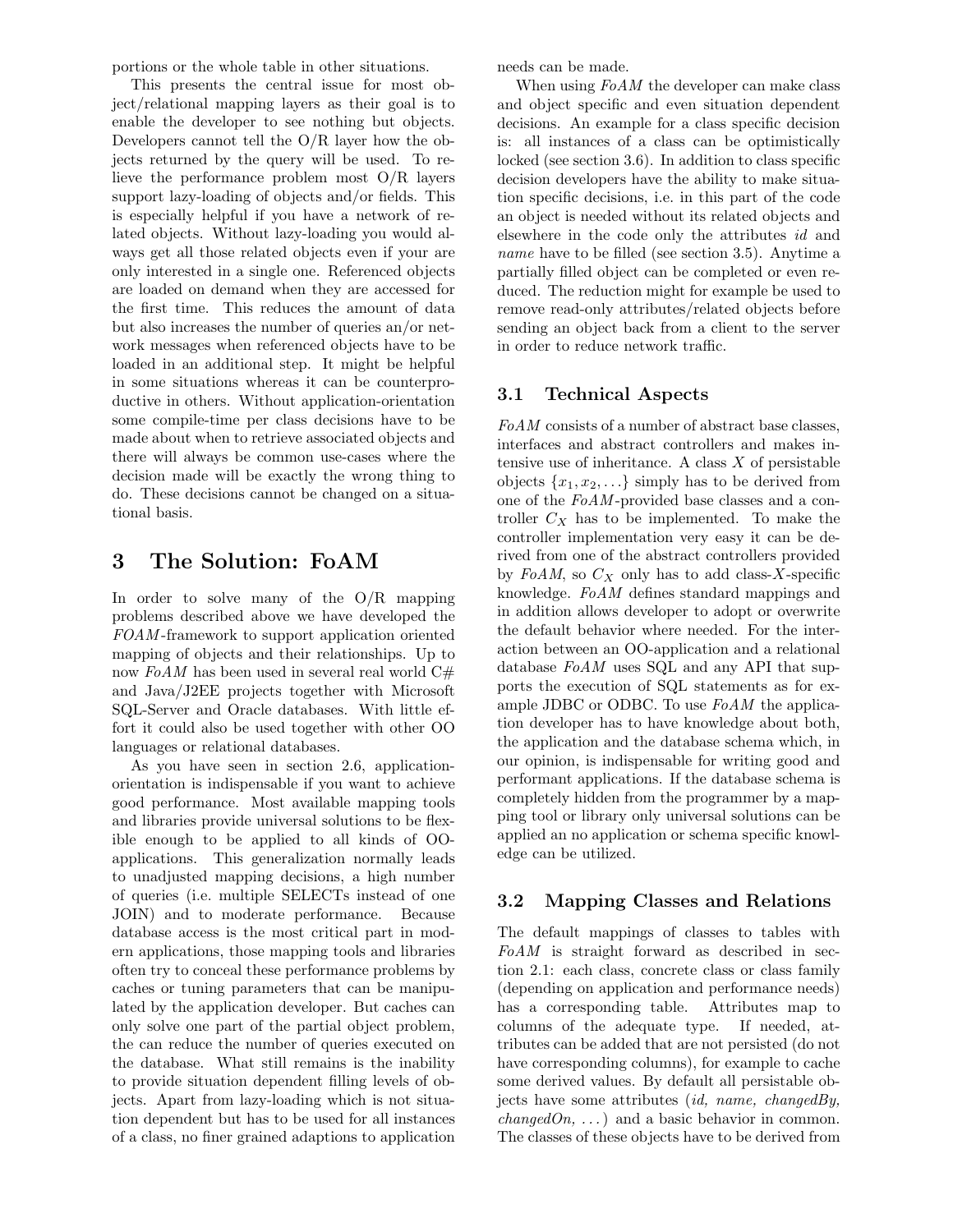the abstract class PersistentObject (PO). The default attributes can be modified if needed by simply adjusting the PO class. The id (primary key) attribute of class  $PO$  is also used to indicate whether an object currently exists in the database or not (in this case it has a null value).

The lifecycle of persistable objects is controlled by class-specific object controllers. It forms the bridge between the object oriented and the database world and is responsible to create, store, retrieve and delete objects. All controllers should be derived from the abstract class PersistentObject-Controller  $(C_{PO})$  which defines a default behavior (see figure 1). Derived controllers need not over-



Figure 1: Classes and controllers

ride this behavior. Only in special cases where class specific optimizations are needed (mostly for performance reasons) application-specific implementations might override the default implementations. Everything that is needed to control the lifecycle of objects and map classes/objects to tables/rows is encapsulated in the controllers. For example, a controller knows the name of the corresponding database table and the SQL statements to insert, update or select a tuple to store, modify or retrieve an object. Part of this knowledge can be found in the methods  $\textit{sglSelect}($ ),  $\textit{sglInto}($ ),  $\textit{sglValues}($ and  $sqISET$ ). Each controller  $C_X$  uses the method of its base class and adds knowledge about the class  $X$  it is responsible for as you can see in figure 2. Each controller in the inheritance hierarchy is only responsible for the attributes of the corresponding class in the inheritance hierarchy.

```
public String sqlInto() {
  return super.sqlInto()
    + ", attribute1ofX " + ", attribute2ofX ";
}
```
Figure 2: Adding class specific knowledge

Controller  $C_{PO}$  is responsible for the default attributes of class  $PO$ , controller  $C_X$  only for additional attributes of class  $X$ . For example to store an instance  $x$  of class  $X$  in table  $T_X$  the save method implemented by  $C_{PO}$  is called. If x has not been stored in the database before, the save method uses the methods  $\text{sg}(\text{Int}_0)$  and  $\text{sg}(\text{Values})$  to execute an INSERT statement. If there is a tuple for  $x$  in table  $T_X$  the save() method uses sqlSet() to execute an UPDATE statement. To retrieve objects  $C_{PO}$  implements some operations as for example  $findAll(), findFirst(), findByPrimaryKey(),$  $findByWhere(), \dots, which are all based on the$ 

sqlSelect() method. In order to make objects from query results (resultsets) the controller  $C_{PO}$  calls the constructor of the according class using reflection. Therefore each persistable class must implement a constructor that has a resultset parameter, calls super(resultset) and finally fills its own attributes from it (see figure 3).

All types of relationships discussed in section 2.2 are handled by FoAM in the same way. Here we explain the mapping of a one-to-many relationship which can be adapted to all other relationship types. In order to store a one-to-many relationship a foreign key is used in the database table that represents the many-side. To save an object  $x$  that contains a collection object  $V_{x-y} = y_1, y_2, \ldots, y_n$ and is an instance of class  $X$ , the controller  $C_X$ of X first writes a tuple  $t_x = (a_1, a_2, \ldots)$  to table  $T_X$  executing an INSERT or UPDATE statement  $(a_1, a_2, \ldots)$  are attribute values of x. After that the primary key  $pk_x$  of  $t_x$  must have a value. This primary key and the collection  $V_{x-y}$  is used by  $C_X$ to call method  $fillDBFromVector()$  of controller  $C_Y$ . This method is inherited from and implemented in  $C_{PO}$ . In a loop over the elements of  $V_{x-y}$ all objects  $y_i, i \in \{1, \ldots, n\}$  are now saved in table  $T_Y$  executing INSERT or UPDATE statements. All the tuples  $t_y$  get a foreign key  $fk_y := pk_x$ .

Retrieving objects with one-to-many relationships is described below in section 3.4.

## 3.3 Entity Identity

If we take a look at a distributed system we find the same identity problems that we have for O/R mappings. Identical copies of the same object can reside in different address spaces on different nodes of the system. The objects are identical but the identity cannot be based on the location in memory. In this case we can no longer check the identity of objects by checking reference equivalence. Instead only object equivalence can be used. As all persistable FoAM objects get an id value based on the primary key the application and the database agree on the 'identity' of stored persistable objects. Objects with different ids are not equivalent whereas objects with identical ids have been filled from the same tuple.

To check object identity the abstract FoAM class  $PO$  has two implementations with different semantics. The first implementation only compares the id-value of two objects and should be used for read-only objects. The second implementation uses reflection to compare all non-immutable attributes and can be used by all derived classes. If necessary (i.e. for better performance by not using reflection) it can of course be overridden.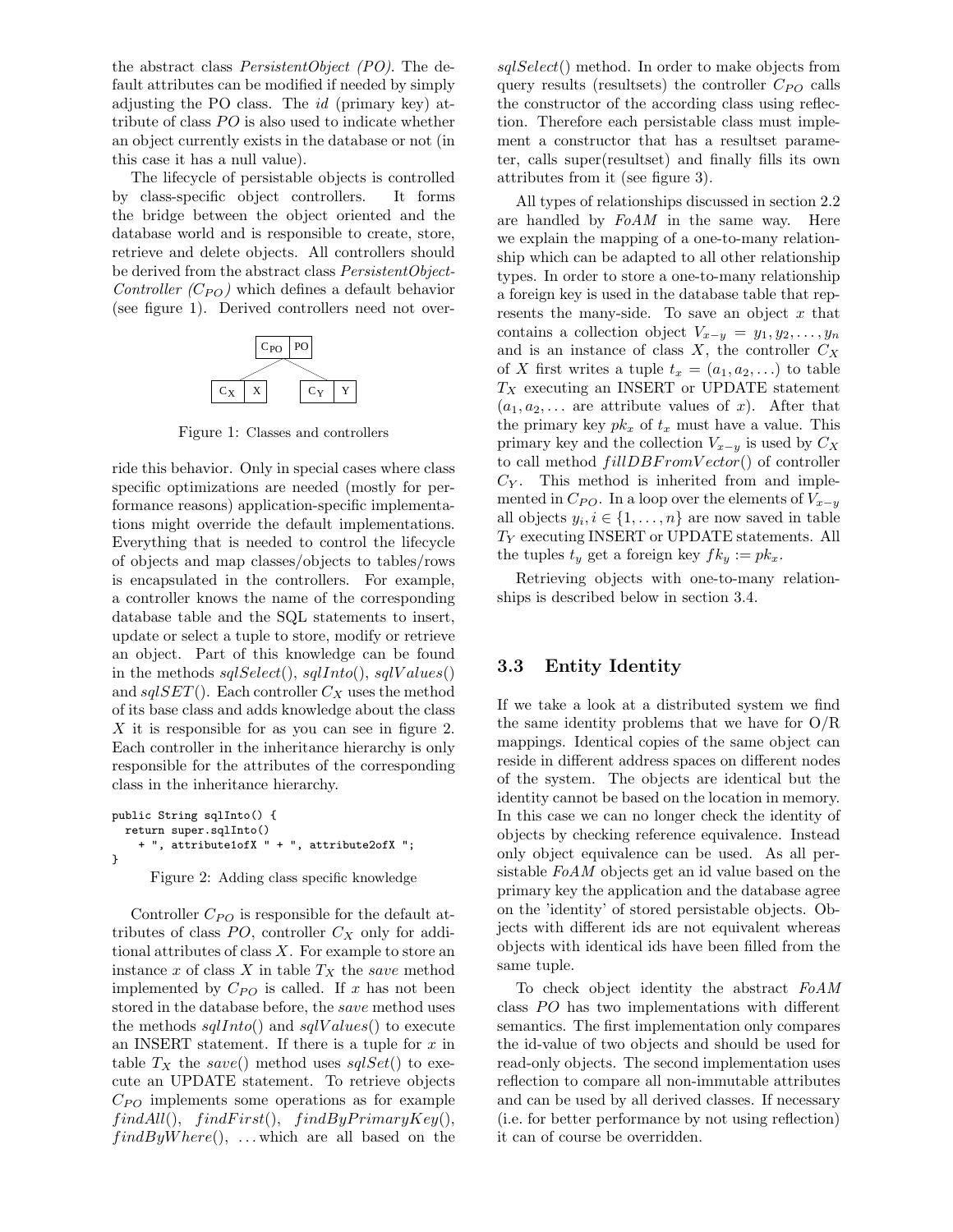### 3.4 Object Retrieval

Controllers are responsible for data retrieval and object initialization. They provide a number of methods to get an object by name or id, a vector of all objects for a certain class and so on. To do this, controllers and classes of persistable objects share the task of object retrieval. Controllers are responsible to get the required data from database tables. Exploiting inheritance controllers create appropriate select statements. The execution of a query returns a resultset that represent all matching tuples. Class PO and all derived classes implement a Constructor to initialize an object from an element of a resultset (see figure 3).

```
public X(ResultSet rs) throws SQLException {
 super(getController().getTableName(), rs);
 attribute1ofX = rs.getLong("column4attribute1ofX");
 attribute2ofX = rs.getString("column4attribute2ofX");
}
```
Figure 3: Constructor of class  $X$ 

To retrieve objects with relationships FoAM provides two options:

- using a single query with JOIN statements or
- using one SELECT statement for each object

In the first case each constructor uses the parts it needs to initialize its own attributes and forwards the resultset to associated objects by calling their constructors. An additional postfix is used in the query to distinguish attributes with identical names. The JOIN statement best suits to one-toone relationships (see figure 4).

```
public Y(ResultSet rs) throws SQLException {
 super(getController().getTableName(), rs);
 attribute1ofY = rs.getLong("column4attribute1ofY"
                             + POSTFIX_Y);
 attribute2ofY = new Z(rs);}
```
Figure 4: Constructor of class Y

In the second case where multiple selects are executed the constructor of  $Y$  has to call the  $find$ - $By PrimaryKey()$  method of the Controller  $C_Z$  of class  $Z$  for one-to-one or the  $findBy ForeignKey()$ method for one-to-many relationships instead of the constructor as shown in figure 5.

```
public Y(ResultSet rs) throws SQLException {
 super(getController().getTableName(), rs);
 attribute1ofY = rs.getLong("column4attribute1ofY");
 attribute2ofY = ZController.findByPrimaryKey(
   rs.getLong("foreignKeyForZ"));
  attribute3ofY = ZController.findByForeignKey(
   rs.getLong("primaryKeyOfY"));
}
```
Figure 5: Alternative constructor of class Y

### 3.5 Lightweight and Partial Objects

In section 2.6 the partial-object problem has been identified the be the main source of O/R mapping performance problems. To increase performance and reduce network traffic FoAM has the ability to support different filling levels for objects. With FoAM an application developer has all the benefits he is familiar with when using SQL by retrieving situation specific data instead of whole objects.

For example as already stated in the abstract we increase the performance in a project by replacing TopLink[1] with  $FoAM$  by a factor of 2.5. The application of lightweight and partial objects added an additional factor of 10 in situations, where large objects had been exchanged between client and server. Without partial objects sometimes 40 MB had to be sent over the network. Compressing these objects did not improve the situation, as the time for compressing and decompressing outweighed the savings of reduced network traffic. Some parts of the objects within those 40MB were even not visible on most client forms and mainly accessed on the server. Other parts could be lazily loaded later when a user really wanted to access the data. Parts of the lazy-loaded data were read-only and could be removed before sending the objects back to the server for computations. After introducing partial objects initially only 500 kB of data had to be retrieved from the database and exchanged between client and server.

In order to support different filling levels a class has to implements the interface IDifferentFillingLevels. All instances of this class can be in one of three filling states<sup>1</sup>:

- *incomplete, id and name only:* only the two attributes  $id$  and name that are defined in  $PO$ are retrieved by the controller and filled in the constructor (see also section 3.4).
- incomplete, all attributes except relationships: all attributes that can be filled by a single SELECT query without any JOINs get values.
- *completely filled*: the level that all persistable objects support innately.

Partial classes and their controllers support an additional parameter for their constructor and some of the lifecycle methods to indicate the required filling level (see figure 6).

To change or assert filling levels FoAM provides the method changeFillingLevel(). The method has three parameters: the object, the filling level and an additional value to control if the given level is the minimum (at least) or maximum (at most) level or if it is exactly the level the object has to adopt.

<sup>1</sup>For our real-world applications three filling levels had been enough up to now. If additional levels are needed, FoAM can be extended accordingly.